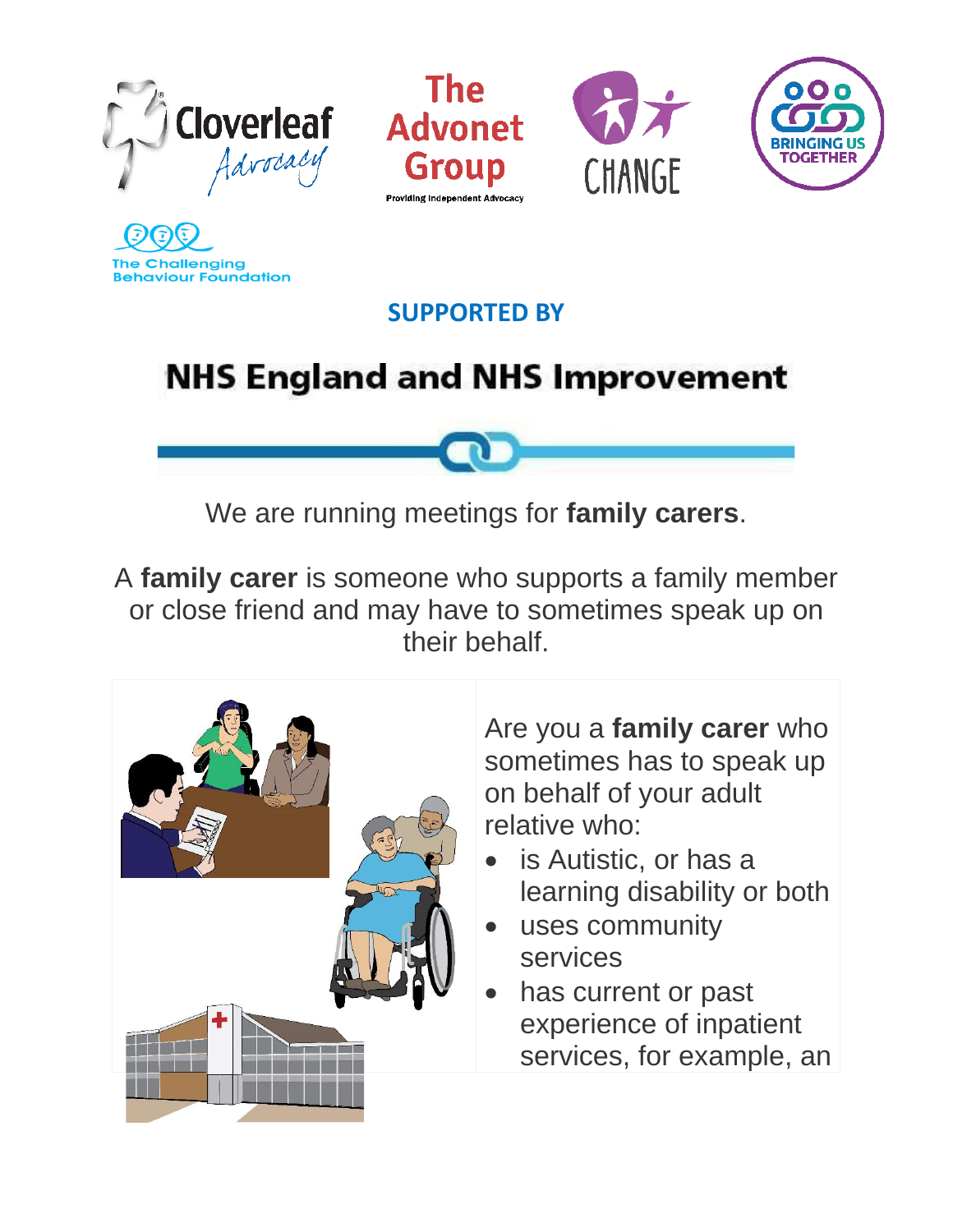

assessment and treatment unit? We are bringing together family members to talk about their experiences.

We want to find out what has worked for you when you have spoken up on behalf of your loved one.



We want **family carers** to help us develop a resource that will help other family carers.

### **We are running 2 face to face meetings:**



**Leeds:** Friday 20<sup>th</sup> May at 10.00am to 2.30pm or

**Newcastle:** Friday 27<sup>th</sup> May at 10.00am to 2.30pm

Refreshments will be provided. Details of venue on request.

# **ZOOM**

#### **We are running 2 Zoom meetings:**

Tuesday 31<sup>st</sup> May at 11.00am to 1.00pm OR 7.00pm to 9.00pm